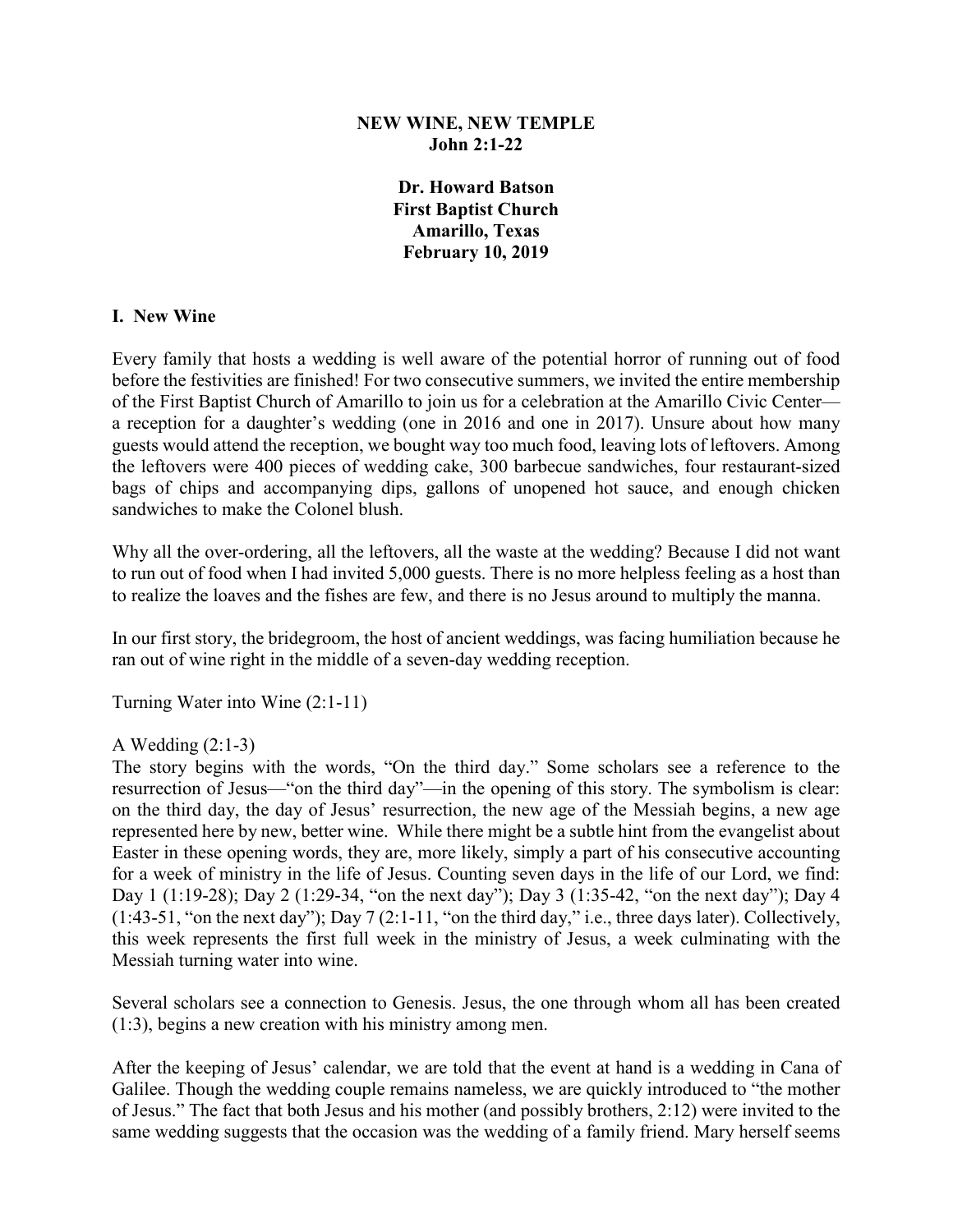to bear some responsibility for organizing the catering of the affair. No surprise, therefore, that she quickly steps up to deal with the waning supply of wine.

We should not only notice the characters introduced in the story, but also the character who is missing. While Mary is at the wedding, accompanied by her first-born son (and perhaps other children, 2:12) and his disciples, Joseph is nowhere to be found. Early historical traditions make Mary a widow by the time Jesus begins his ministry. Such traditions seem quite plausible, as the last time Joseph is mentioned was when Jesus was age twelve (Luke 2:41-52). Being a widow, Mary would have leaned heavily on her first-born son. No surprise, therefore, that she would look to Jesus to supply what is missing.

While modern-day Baptist weddings often consist of little more than a 30-minute ceremony followed by a two-hour reception, in antiquity, the center of the Jewish wedding event was a celebratory feast which normally lasted for seven days! (I am so very grateful my daughters' weddings did not include a seven-day reception. I would have run out of food, too!)

While our knowledge of ancient Jewish weddings is somewhat limited, we do know, from biblical sources and elsewhere, that the bridegroom and his friends made their way in procession to the bride's house. This was sometimes done at night, when the procession would be a spectacular, torchlight sight. The procession then made its way to the groom's house where there were, no doubt, expressions of goodwill, a religious ceremony, and a wedding banquet to be held for days to come.

The situation is dire; the guests have drunk all the wine. In a culture of shame, the duties of hospitality were not to be taken lightly. Perhaps the bridegroom was poor, and, being unable to make full provision for his guests, he was simply hoping for the best. Even beyond embarrassment, moreover, running out of wine might render the bridegroom's family liable, leading to a lawsuit.

Could I give you a theological insight? Why have we not noticed that in the Bible it is the groom's family that pays for the wedding reception? It's the godly, biblical way  $-$  says the daddy with three daughters.

It is embarrassing to run out when you are supposed to be providing refreshments for your guests. At this year's Fall Festival, the weather was warm, much better than forecasted for October 31. The Family Life Center staff had already purchased a mountain of candy, and you brought all the more in bags. So we had, at the very beginning, what should have been an ample supply of chocolate, Kit-Kats, Twix bars, Hershey bars, and bubble gum.

But when we opened the doors, it seemed as if all of Amarillo had decided to come to the First Baptist Fall Festival. Why not? It's a gift from the First Baptist community. It's all free. It's fun – the blow-ups, the games, the candy.

Less than half way through, I noticed that the enormous mountain of candy was down to a molehill. What to do? I turned to my trusted friend, Randy Hale, and asked him where his jeep was parked. We jumped in, ran up to CVS right here at Washington and I-40, and literally bought hundreds and hundreds of dollars of more chocolate. Thank goodness it was on sale, as it was a winding down of Halloween. What do you do with Halloween candy the next day anyway?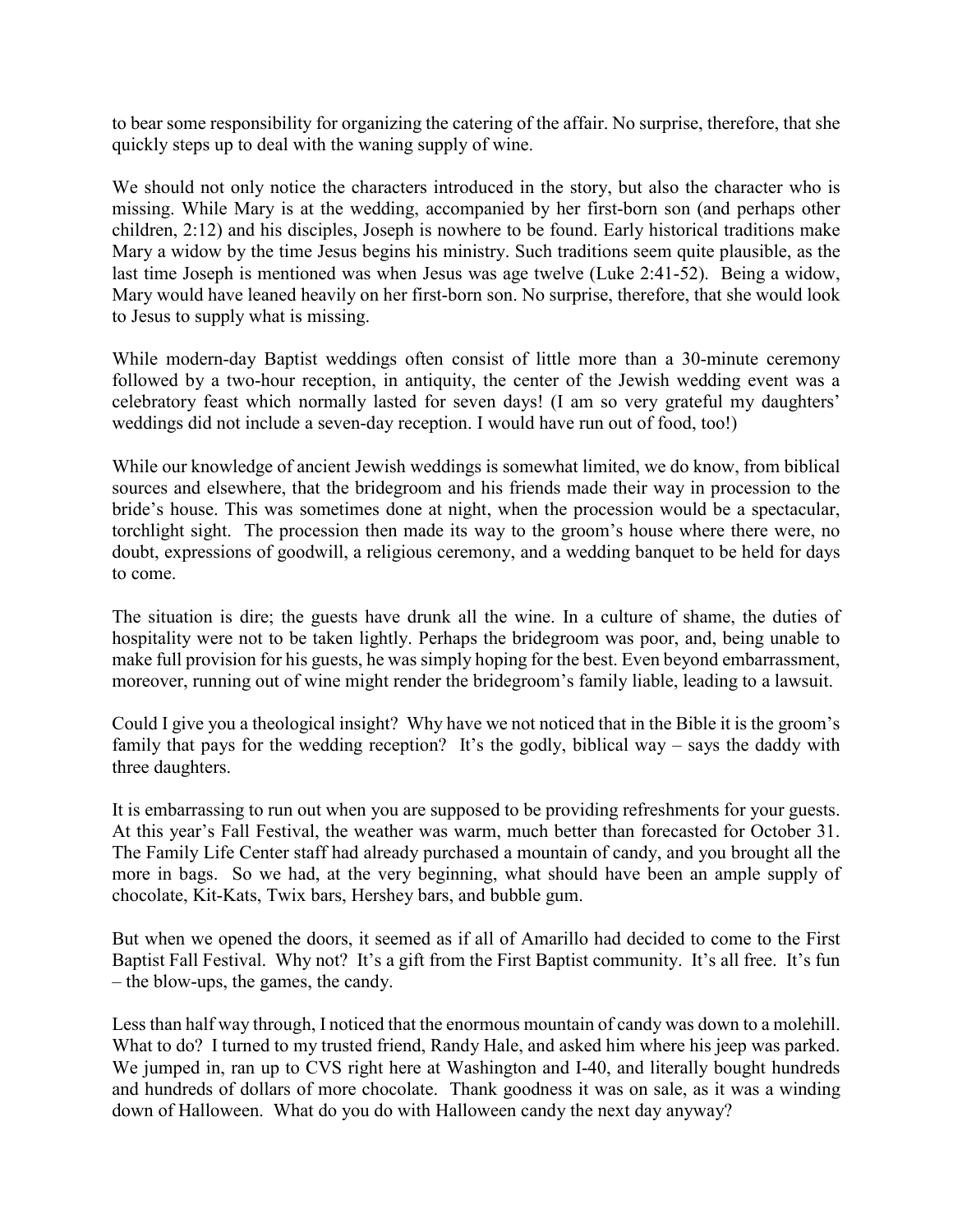So Randy would run to one display, and I to another. We literally chunked the chocolate into the buggy. People were gathered around the registers just taking overs and unders on the First Baptist chocolate tab. Customers behind us were frustrated – I mean, how long does it take to check out \$700 worth of chocolate?

As if we were on a mission, we quickly loaded the Jeep, called ahead for a crew of students to meet us at the car, and rushed in with the back-up candy bars to keep the fun flowing – just in the nick of time.

Why? Because I didn't want to be embarrassed that we'd invited the community to come to a party for which we were not fully prepared.

The groom's family must have been feeling that way on the day that Jesus was asked to supply what was lacking.

Jesus has not performed a single miracle at this point in John's narrative. Despite the fact that we have yet to experience Jesus giving sight to the blind or multiplying the loaves and the fish, his mother is fully confident of his resourcefulness. We must remember that Mary knew the angels had prophetically announced Jesus' birth. She knew, moreover, that she conceived him while still a virgin. And however she struggled to interpret it, she knew that he was the Messiah, the anointed one of God.

### My Hour  $(2:4)$

Too much has been made of Jesus' response, "Woman," to his mother, Mary. The expression in Greek is not nearly as cold as it comes across in English translations. Nonetheless, the fact that Jesus refers to her as "Woman," and not "Mother," is an indication that a new stage in their relationship has begun—the stage of his public ministry. Jesus is no longer primarily the son of Mary, or even Joseph, but "the Son of Man" (1:51).

Following the polite, but impersonal, address, Jesus literally says, "What to me and to you?" Greek is full of idioms that were well known to first-century hearers. This idiom is used frequently in the Old Testament Septuagint (Joshua 22:24; 2 Samuel 16:10; 1 Kings 17:18; 2 Kings 3:13), as well as in the New Testament (Matthew 8:29; Mark 1:24; 5:7; Luke 4:34; 8:28).

With this expression, Jesus is making clear, at the very beginning of his ministry, that he must be utterly free from any kind of human manipulation or agenda. His only calling is to do the will of his Father (5:30; 8:29).

We must not forget that Mary had birthed him, nursed him, and watched him fall as he learned to walk. She, also, had grown to rely upon him as a family provider—don't forget he was a carpenter! All that must now be subordinated to his divine mission of ushering in the kingdom of God.

Jesus further explains that, "My hour has not yet come." The word for hour (hōra) is a reference often found in John to refer to the passion of Jesus—his death on the cross, his resurrection, and his ascension to glory (7:30; 8:20; 12:23, 27; 13:1; 17:1). Jesus and Mary are operating on two different planes. Mary is primarily worried about the wedding ending with embarrassment; Jesus knows that the true messianic age, his hour, is just around the corner when new wine will flow liberally (Jeremiah 31:12; Hosea 14:7; Amos 9:13-14). Often, Jesus uses imagery of a wedding as a symbol for the arrival of the messianic age (Matthew 22:1-14; 25:1-13).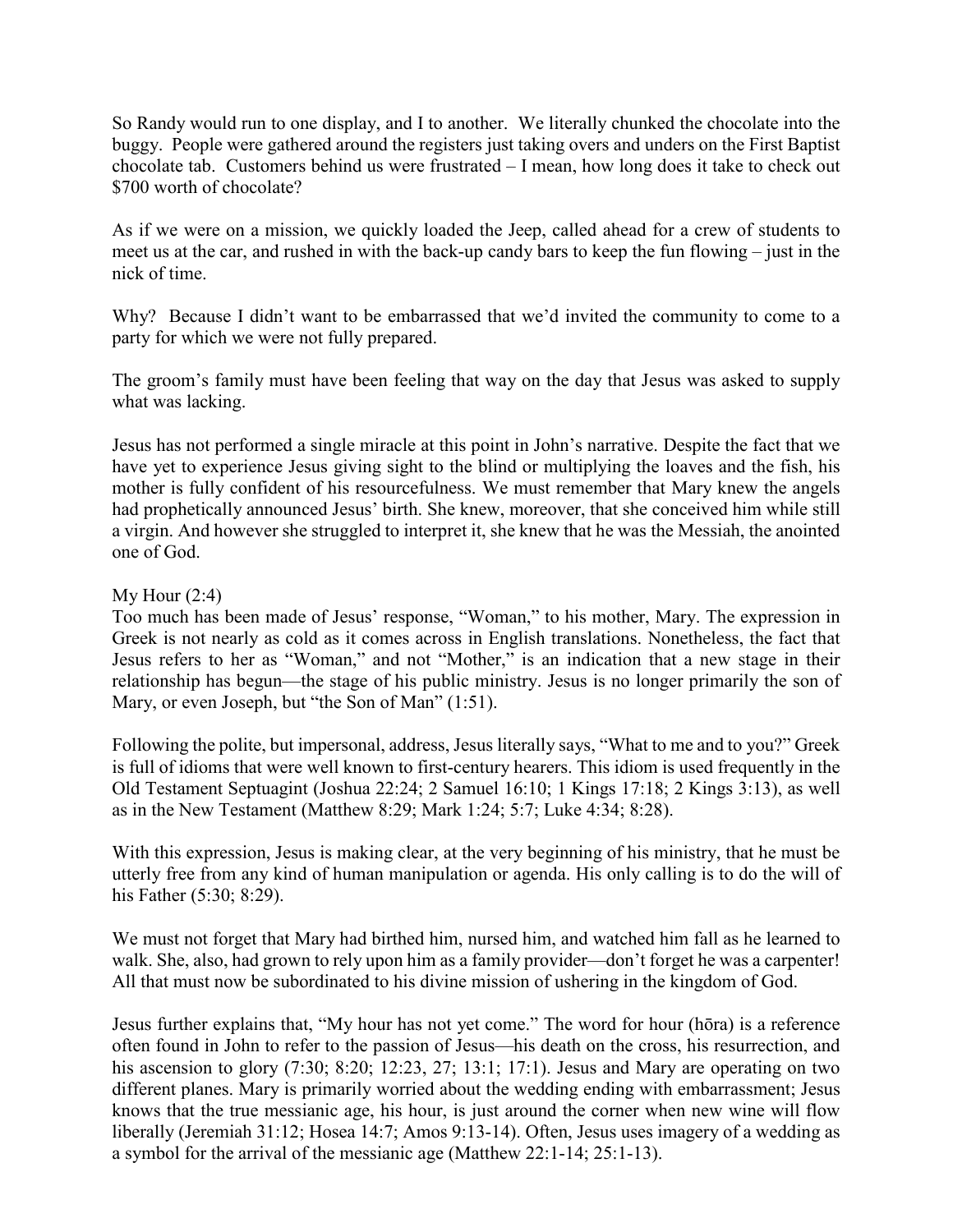This whole story, therefore, becomes an acted parable, as Jesus declares the hour of the new wine, the hour of his glorification, has not yet come. Ultimately, Jesus is the bridegroom, and he will supply the new wine of the new age at the ultimate messianic banquet—the celebration of his kingdom having come.

#### Whatever He Says (2:5)

Jesus' mother, Mary, is not overly sensitive to Jesus distancing himself from her urgent agenda. In fact, having placed her request in proper context, she is quite confident that her son will solve the problem. She instructs the help to do "whatever he says to you…."

Best advice ever offered: "Do whatever Jesus asks."

### Six Stone Water Pots (2:6)

The reader's eye is suddenly drawn to six enormous water pots. Such water pots were used for Jewish ceremonial purification. The "tradition of the elders" held that the Jews could not eat until they gave their hands a ceremonial washing (Mark 7:3-4). We must not miss the enormity of the water pots. One scholar suggests that each vessel held approximately 20 or 30 gallons! Doing the math, therefore, we realize that Jesus' gift to the bridegroom was no less than 150 plus gallons of good wine! The overflowing wine represents the lavish quantity of God's grace, available to those who are children of the new kingdom, attenders of the new messianic banquet.

#### The Brim (2:7-8)

Perhaps the expression "up to the brim" is used to demonstrate that the good wine was not created by adding something to the water. Jesus commands that the liquid be "drawn out" and taken to the "head waiter." While the "ruler of the feast," or "head waiter," is only mentioned here in the New Testament, we can infer that one of the guests was chosen and charged with the duty of being the master of ceremonies.

### The Good Wine (2:9-10)

Tasting, at last, the very best wine at the wedding, the head waiter called upon the bridegroom to inquire about its unusual quality. Logically, men most often served the best wine first, as the drinkers' palates are still sensitive. As the guests become affected by the drink, the bridegroom slips in a cheaper imitation. Breaking with the custom of his day, this bridegroom has actually "saved the best for last."

### A Sign of the Times (2:11)

Jesus' miracles are called "signs" (sēmeia) in John's Gospel. Like "logos," "sign" is another of John's very powerful and rich words. A sign points beyond itself to something more important. The turning of the water into wine points to (signifies) the real identity of Jesus and the arrival of the kingdom of God.

Throughout this Gospel, there will be six miracles that are designated as "signs," all which point to Jesus as the Messiah (2:1-11; 4:43-54; 5:1-18; 6:1-15; 9:1-41; 11:1-57). The other Gospel writers refer to Jesus' miracles as "mighty works" (dynameis, from which we get "dynamite"). Their designation, "mighty deeds," focuses on the power of Jesus' acts. John uses "sign" to indicate that the miracles point beyond themselves to the arrival of the Messiah.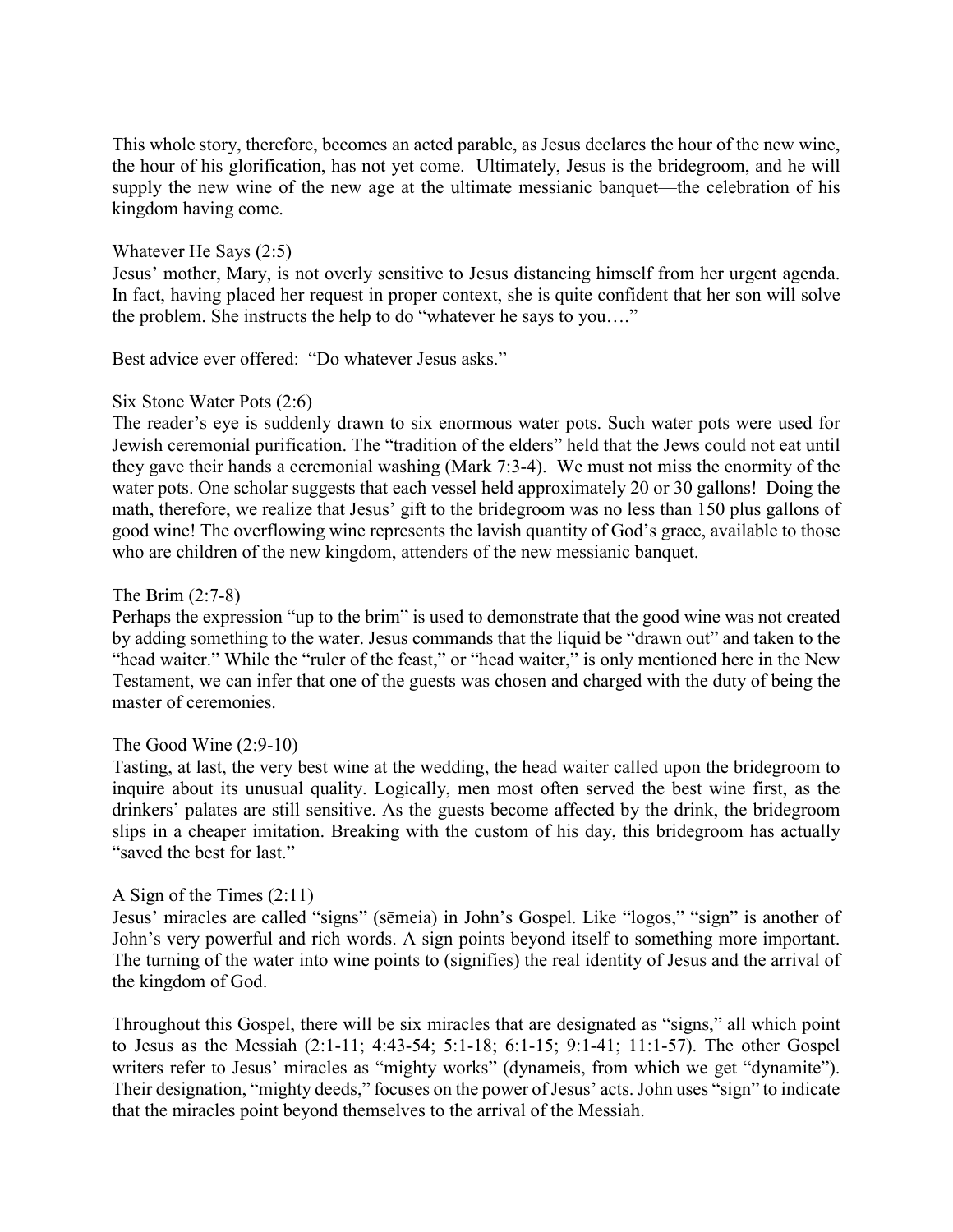This very first sign begins the manifestation of Jesus' glory, resulting in belief (v. 11) within the disciples. Ultimately, in this Gospel, his glory is revealed in his crucifixion, resurrection, and exaltation. But each step along the course of ministry was a sign of the glory to come. "Belief" is the appropriate response to the signs, as this entire Gospel was written with the intention that we might come to believe (20:30-31).

# **II. New Temple (2:13-22)**

In Matthew, Mark, and Luke, Jesus only goes to Jerusalem for one Passover, which occurs during the period of his Passion (crucifixion and resurrection). John's Gospel clearly refers to three Passovers, and maybe even four (2:13; 6:4; 11:55; and perhaps 5:1). We are able to conclude that Jesus' earthly ministry lasted between two and three years from the fact that John gives us three or four different Passovers. If we only had the accounts of Matthew, Mark, and Luke, we would suppose that Jesus only had one year of ministry, for only one Passover is contained in their Gospels.

## House of Merchandise (2:14-16)

Most likely, Jesus finds merchants peddling their goods in the outer court, the Court of Gentiles. Such merchants kept a ready supply of sacrificial animals for the pilgrims who had traveled too far to bring their own. The "money changers" were there to exchange various coinage from throughout the Roman Empire for the one coinage accepted as appropriate for paying the temple tax, a tax to be paid by Jewish males twenty years of age or older. The exchange ensured that the temple tax was paid with proper coinage—exact weight and pure alloy.

While many commentators focus on the greed of the money changers and sellers of sheep, there is no clear indication in John's account that the merchants were less than upright in their dealings. Notice the play on the word "house." The "Father's house" is not to be a "house of merchandise." Perhaps Jesus is alluding to passages like Zechariah 14:21, where we read, "And on that day, there will no longer be a merchant in the house of the Lord Almighty." Or, perhaps, Malachi 3:1, 3, where we read, "And suddenly the Lord you are seeking will come to His temple.... He will purify the Levites and refine them like gold and silver."

Jesus' objection, therefore, does not seem to be so much over their dishonesty as over the lack of purity in their worship. The best way to read this "cleansing of the temple" is that Jesus, like prophets of old acting out their prophecies, comes to the temple with a sweeping messianic action. Jesus is an authority greater than the temple, and he comes as the new temple where God dwells and as the new sacrifice that supersedes and ends all other sacrifices. Rather than focusing on "exchange rates," we should note that Jesus was exchanging the old temple and sacrificial system for himself—the real presence of God.

## The Needed Sign (2:18-22)

The Jewish authorities themselves understood the messianic nature of Jesus' actions—turning over the tables and driving out impure trappings of worship. In fact, if you read the text carefully, you will notice that the Jewish authorities do not even dispute the rightness of his action. Put plainly, they are asking him, "Since you act like you are the Messiah, can you do the signs of the Messiah?" Jesus needed to authenticate his power, as he was claiming to have more authority than those presently in charge of the temple.